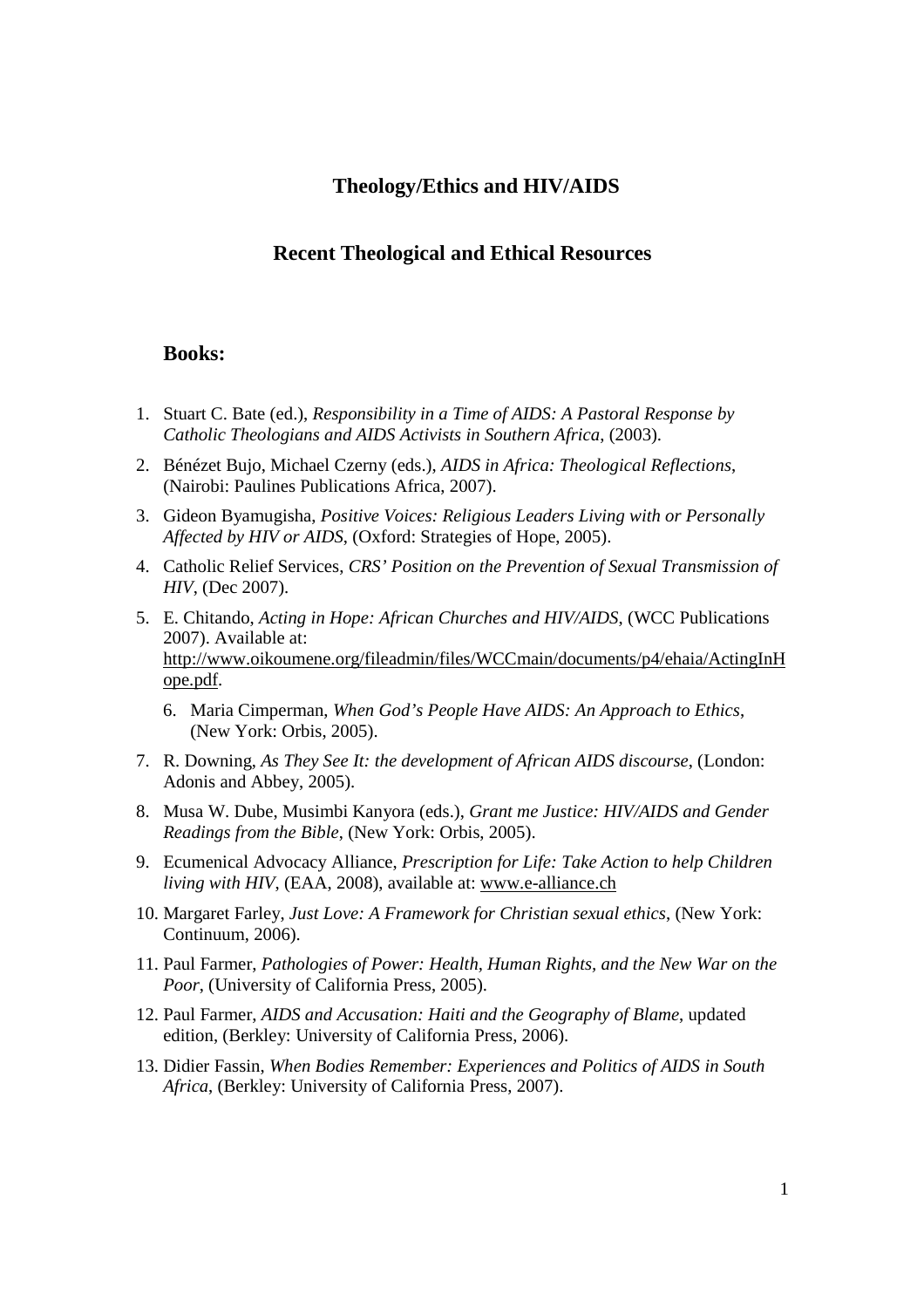- 14. Eric Favereau, *Nos années SIDA: 25 ans guerres intimes*, (Paris: La Découverte, 2006).
- 15. Pieter Fourie, *The Political Management of HIV and AIDS in South Africa*, (New York: Palgrave Macmillan, 2006).
- 16. Robin Gill (ed.), *Reflecting Theologically on AIDS: A Global Challenge*, (London: SCM, 2007).
- 17. Beverly Haddad (ed.), *African Women, HIV/AIDS and Faith Communities*, (Pietermaritzburg, SA: Cluster Publications, 2007).
- 18. Teresia Hinga (ed.), *Women, Religion and HIV/AIDS in Africa*, (Pietermaritzburh, SA: Cluster Publications, 2008).
- 19. Mary Jo Iozzio (ed.), *Calling for Justice Throughout the World: Catholic Women Theologians on the HIV/AIDS Pandemic*, (New York: Continuum, 2008).
- 20. IWHC, *male circumcision and HIV Prevention*, (International Women's Health Coalition, September 2007), available at: http://www.iwhc.org/docUploads/Male%20Circumcision\_July2008.pdf and http://www.iwhc.org/docUploads/MaleCircumcisioHIV.pdf
- 21. S.S. Abdool Karim, Q. Abdool Karim (eds.), *HIV/AIDS in South Africa*, (New York: Cambridge University Press, 2005).
- 22. James Keenan, Enda McDonagh, *Instability, structural violence and vulnerability: A Christian response to the HIV pandemic*, (London: Progressio, 2009).
- 23. James Keenan, Jon Fuller (eds.), *Catholic Ethicists on HIV/AIDS Prevention*, (New York: Continuum, 2000).
- 24. Kevin Kelly, *New Directions in Sexual Ethics*, (London: Geoffrey Chapman, 1998).
- 25. Michael Kelly SJ, *Faith and AIDS in Zambia*, (Jesuit Centre for Theological Reflection (JCTR), 2006).
- 26. Michael Kelly SJ, *HIV and AIDS: A Social Justice Perspective*, (Jesuit Centre for Theological Reflection (JCTR), Paulines, Nairobi 2010.
- 27. Michael J. Kelly SJ, *Education: For an Africa without AIDS*, (Nairobi: Paulines Publications Africa, 2008).
- 28. Peter Knox, *AIDS, Ancestors and Salvation: Local Beliefs in Christian Ministry to the Sick*, (Nairobi: Paulines Publications Africa, 2008).
- 29. Sana Lous, Earl C. Pike, *Case Studies in Ethics and HIV Research*, (Springer, 2007).
- 30. Stephen Lux, Kristine Greenaway, *Scaling Up Effective Partnerships: A guide to working with faith-based organizations in the response to HIV and AIDS*, (Church World Service, Ecumenical Advocacy Alliance, Norwegian Church Aid, UNAIDS, World Conference of Religions for Peace, 2006), available at: http://www.ealliance.ch/en/s/hivaids/mobilizing-resources/faith-literacy/
- 31. G.T. Matadi, *De l'absurdité de la souffrance à l'espérance: Une lecture di livre de Job en temps du VIH/SIDA*, (Kinshasa, Média S Paul, 2005).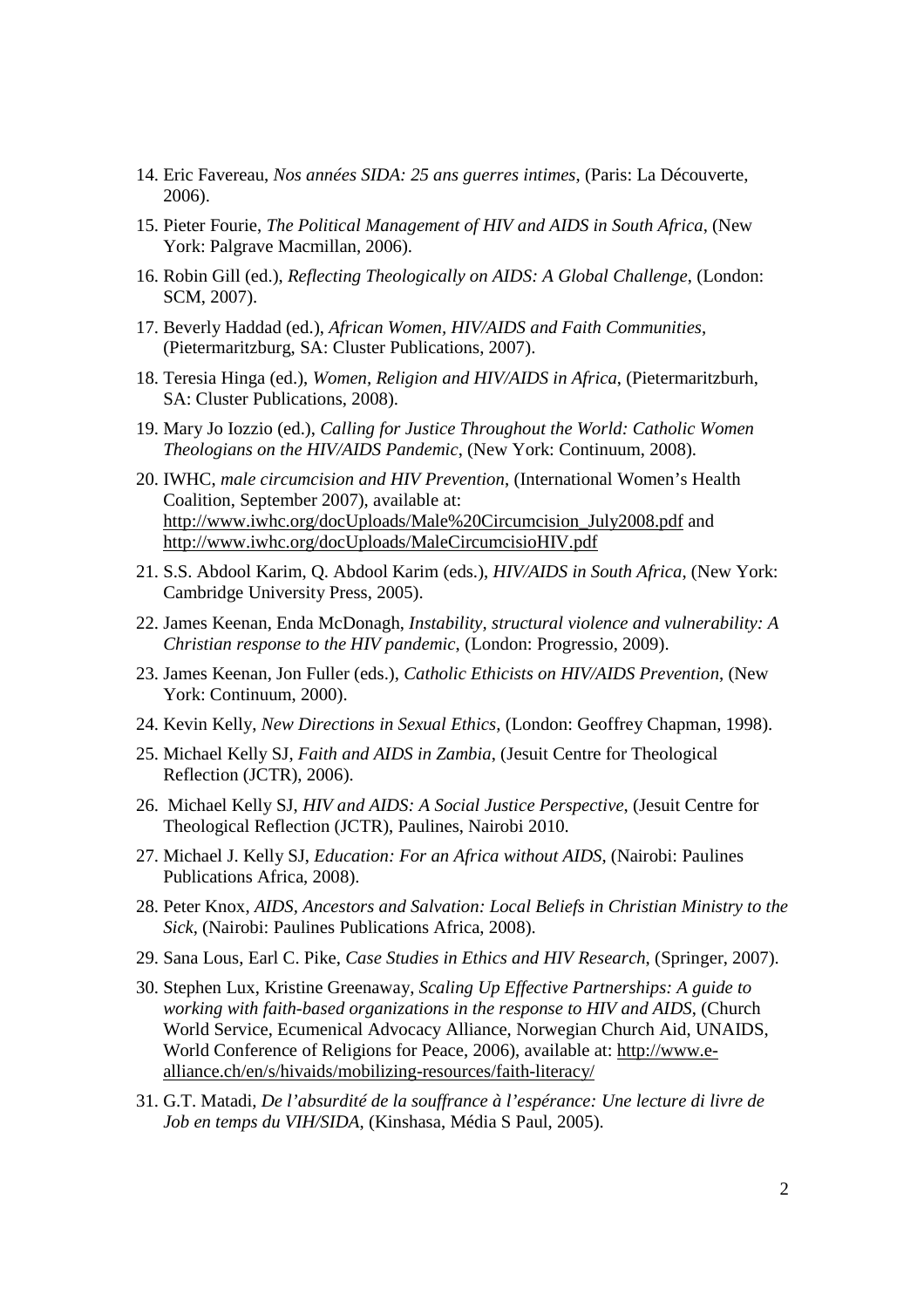- 32. Paterne-Auxence Mombé, *Rays of Hope: Managing HIV&AIDS in Africa*, (Nairobi: Paulines Publications Africa, 2008. Second edition).
- 33. Suzanne Mulligan, *Catholic Teaching on HIV and Highly Vulnerable Groups*, (Trocaire Internal Briefing Document, 2010).
- 34. Augustine C. Musopole, *Spirituality, Sexuality, and HIV/AIDS in Malawi*, (Kachere Series, 2007).
- 35. Jessica Ogden, Laura Nyblade, *Common at its Core: HIV-related stigma across contexts*, (International Center for Research on Women, 2005), available at: http://www.icrw.org/docs/2005\_report\_stigma\_synthesis.pdf
- 36. Agbonkhianmeghe E. Orobator, *From Crisis to Kairos: The Mission of the Church in the Time of HIV/AIDS*, (Nairobi: Paulines Publications Africa, 2005).
- 37. Kenneth R. Overberg, *Ethics and AIDS: Compassion and Justice in Global Crisis*, (Sheed and Ward, 2006).
- 38. Gillian Paterson (ed.), *HIV Prevention: A Global Theological Conversation*, (Geneva: Ecumenical Advocacy Alliance, 2009).
- 39. Gillian Paterson, *AIDS Related Stigma: Thinking Outside the Box The Theological Challenge*, (Geneva: World Council of Churches).
- 40. Nana Poku, *AIDS in Africa: How the Poor are Dying*, (Cambridge: Polity Press, 2005).
- 41. Charles Ryan, *AIDS, Ethics, and Conscience*, (May 2007), available at: www.ealliance.ch
- 42. Hakan Seckinelgin, *International Politics of HIV/AIDS: Global Disease Local Pain*, (London: Routledge, 2008).
- 43. Smith, Ann, and McDonagh, Enda, *Christian Perspectives on Development Issues: The Reality of HIV/AIDS*, (Trócaire/Veritas/CAFOD, 2003).
- 44. Sara Speicher, Janice Wilson, *Exploring Solutions: How To Talk About HIV Prevention in the Church*, (Ecumenical Advocacy Alliance, 2008), available at: www.e-alliance.ch
- 45. Jonny Steinberg, *Sizwe's Test: A Young Man's Journey Through Africa's AIDS Epidemic*, (New York: Simon & Schuster, 2008).
	- 46. Eileen Stillwaggon, *AIDS and the Ecology of Poverty*, (Oxford: OUP, 2006).
- 47. Tearfund, *Working on the Margins: Unexpected church-based responses to HIV*, (London: Tearfund, 2008). Available at: http://www.tearfund.org/webdocs/Website/News/Working%20on%20the%20margins %20HIV%20report.pdf
- 48. Adrian Thatcher, *The Savage Text: The Use and Abuse of the Bible*, (Oxford: Wiley-Blackwell, 2008).
- 49. Ghislain Tshikendwa SJ, *Suffering, Belief, Hope: The Wisdom of Job for an AIDS-Stricken Africa*, (Nairobi: Paulines Publications Africa, 2007).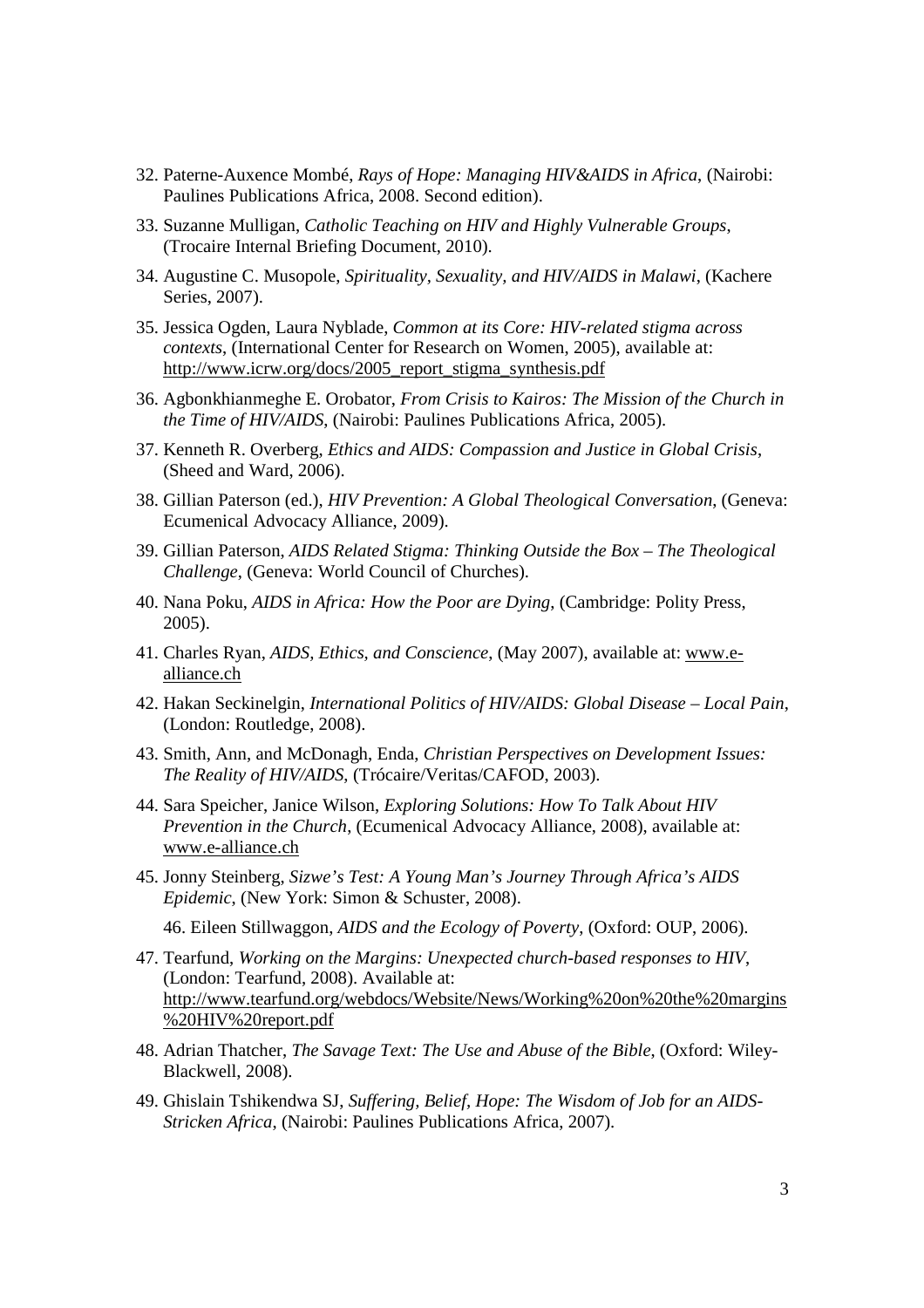- 50. UNAIDS, *A Report of a Theological Workshop Focusing on HIV and AIDS-related Stigma*, (Geneva: UNAIDS, 2005), available at: http://data.unaids.org/Publications/IRC-pub06/jc1119 theological\_en.pdf?preview=true
- 51. UNAIDS Inter-Agency Task Team on Young People, *Preventing HIV/AIDS in Young People: A systematic review of the evidence from developing countries*, (Geneva: WHO, 2006), summary available at: http://data.unaids.org/pub/Report/2006/2006- WHOTR-938-8.pdf
- 52. UNAIDS, *Practical Guidelines for Intensifying HIV Prevention: Towards universal access*, (Geneva: UNAIDS, 2007), available at: http://data.unaids.org/pub/Manual/2007/jc1274-practguidelines\_en.pdf
- 53. UNAIDS, *Intensifying HIV Prevention: Key principles and policy and programmatic actions*, (Geneva: UNAIDS, 2007), available at: http://data.unaids.org/Publications/IRC-pub07/JC1163-FoldingCard-Big\_en.pdf
- 54. Robert J. Vitillo, *A faith-based response to HIV in Southern Africa: the Choose to Care Initiative*, (Geneva: UNAIDS, 2006).
- 55. Robert J. Vitillo, *Universal Access to HIV Prevention, Care, Treatment and Support*, Report to Caritas Internationalis, (Geneva, 2006).
- 56. Robert J. Vitillo, *Pastoral Training for Responding to HIV and AIDS*, (Nairobi: Paulines Publications Africa, 2007).
- 57. Robert J. Vitillo, *Poverty as 'Cause' and Effect of the Pandemic of HIV and AIDS,*  Address to the XXII Congress of Catholic Medical Associations, (Barcelona, May 2008), download from: http://www.e-alliance.ch/media/media-6735.doc
- 58. Robert J. Vitillo, *Best Practice Report on a Concerted, Faith-Based Initiative Scaling up Toward Universal Access to HIV Prevention, Care, Support and Treatment: The Catholic Church response to HIV in India*, Commission for Health Care, Catholic Bishops Conference of India (2008), available at: http://www.caritas.org/includes/pdf/bestpracticereport.pdf
- 59. World Council of Churches, *Towards a Policy on HIV/AIDS in the Workplace: A working document*, (Geneva: WCC, 2006).
- 60. Basset, L.; Fassin, E.; Radcliffe, T.: *Les chrétien et la sexualité au temps du SIDA*. (Paris : Les éditions du CERF, 2007)
- 61. World Council of Churches : *Christian Perspectives on Theological Anthropolopgy*. A faith and order study document (Geneva: WCC, 2005)
- 62. Igo, Robert: *Listening with love. Pastoral counselling*. A Christian response to people living with HIV/AIDS. (Geneva: WCC 2008)
- 63. Dube, M.W.: *HIV/AIDS and the curriculum*. Methods of Integrating HIV/AIDS in Theological Programmes. (Geneva: WCC 2004)
- 64. Dube, M.W.: *Africa Praying. A Handbook on HIV/AIDS Sensitives Sermon Guidelines and Liturgy* (Geneva, WCC 2003)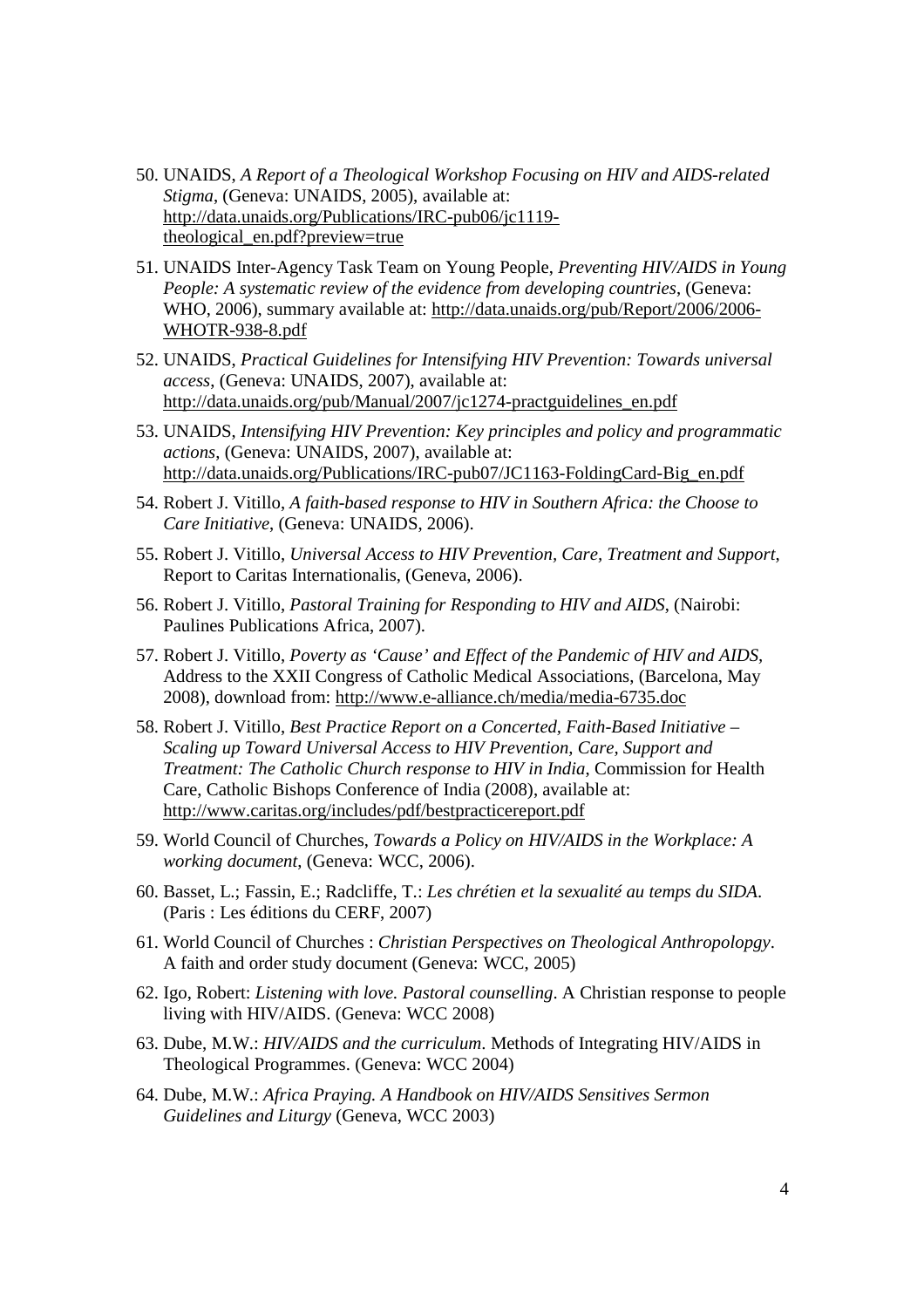- 65. Dube, M.W: *Theology in the HIV & AIDS Era Series*. Modules on HIV &AIDS Care and Counselling. The HIV & AIDS Curriculum for TEE Programmes and Institutions in Africa. (Geneva, WCC 2007)
- 66. Messer, D.E.; *Breaking the conspiracy of silence*. Christian Churches and the Global AIDS Crisis. (Minneapolis: Fortress Press 2004)
- 67. Moerschbacer, M.; Kato, J; Rutechura, P.; *A holistic approach to HIV and AIDS in Africa*. (Nairobi: Paulines Publications Africa 2008)
- 68. Hogan, L.: *Applied Ethics in World Church*. The Padua Conference. (Maryknoll New York, Orbis Books, 2008.
- 69. Moloney, M. *Counselling for HIV/AIDS. The Use of Counselling Skills for HIV/AIDS*. (Nairobi: Paulines Publications Africa, 2005)
- 70. Kelly, B.: *HIV/AIDS. A Response of Love. Words of Encouragement and Hope* (Nairobi: Paulines Publications Africa, 2004)
- 71. Muchiri, J.: *HIV/AIDS. Breaking the Silence. A Guide Book for Pastoral Caregivers*. (Nairobi: Paulines Publications Africa, 2004)
- 72. Slattery, H.: *HIV/AIDS. A Call to Action. Responding as Christians* (Nairobi, Paulines Publications Africa, 2004)
- 73. Gennrich, D.: *The Church in an HIV+ World*. A practical handbook (Pietermaritzburg, Cluster Publications, 2003)
- 74. World Council of Churches: *Facing AIDS. The Challenge, the Churches' Response* (Geneva, WCC 1997)
- 75. Shorter, A.; Onyancha, E.: *The Church and AIDS in Africa*. A Case Study: Nairobi City. (Nairobi, Paulines Publications Africa, 1998)
- 76. Skjelmerud, A.: Tusubira, C.: *Confronting AIDS Together*. (Oslo, DIS 1997)
- 77. Steinitz, L.Y.: *Making it Happen. A guide to help your congregation do HIV/AIDS work.* Called to Care, no.2 (Oxford, Strategies for Hope 2005)
- 78. Tengatenga, J.; Bayley, A.: *Time to Talk. A guide to family life in the age of AIDS*. Called to Care, no. 3 (Oxford, Strategies for Hope 2007)
- 79. Lubaale, N.: *Pastoral Action on HIV and AIDS*. Called to Care, no.4 (Oxford, Strategies for Hope 2008)
- 80. Luballe, N.: *Community Action on HIV and AIDS*. Called to Care, no.5 (Oxford, Strategies for Hope 2008)
- 81. Mchombo, W.; et al.: *Call to Me. How the Bible speaks in the age of AIDS*. Called to Care, no.7 (Oxford, Strategies for Hope 2010)
- 82. Byamugisha, G., Steinitz, L.Y., Williams, G.; et al.: *Journeys of Faith* (Oxford, Strategies for Hope, 2002)
- 83. Bauer, R., Händler, R.; Albertine, R.: *Following in the Footsteps of Jesus*. Commitment-Building Workshops on HIV/AIDS for Christian Clergy and Religious Leaders ( Windhoek, Catholic AIDS Action, 2002)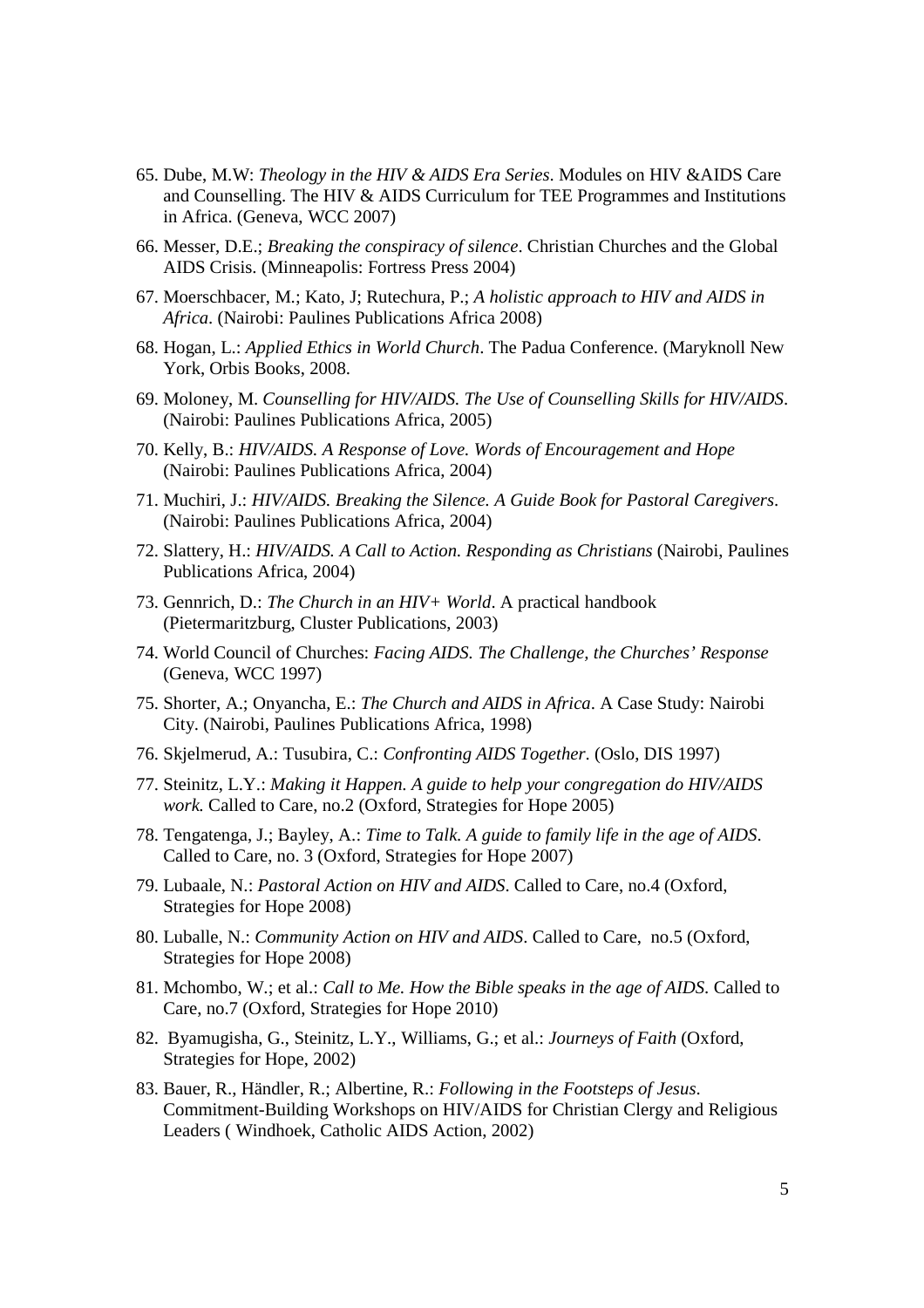- 84. Union of Superios General Men, International Union of Superiors General Women: *In Loving Service. A Global Analysis of the Commitment of Religious Institutes against HIV and AIDS. (*Bologna, EMI 2008)
- 85. Mission 21, et al: *God breaks the Silence. Preaching in Times of AIDS* (Basel, Mission 21 2005)
- 86. African Jesuit AIDS Network: *Linked for Life*. (Nairobi, Paulines Publications Africa, 2007)
- 87. Churches United Against HIV and AIDS in Eastern and Southern Africa CUAHA: *Challenging the Current Understanding Around HIV and AIDS*. An African Christian Perspective. (Kenya: Starbright Services 2005)
- 88. Churches United Against HIV and AIDS in Eastern and Southern Africa CUAHA: *Towards and HIV and AIDS Competent Church*. An Ecumenical Handbook for Defining HIV and AIDS Competency (CUAHA 2008)
- 89. D'Sa, F.X.; Lohmayer: *Heil und Befreiung in Afrika. Die Kirchen vor der missionarischen Herausforderung durch HIV/AIDS* (Würzburg, Echter 2007)
- 90. Derenthal, O.: *AIDS in Afrika und die Rede von Gott*. Impulse einer Option für Menschen mit HIV. Anhang mit Gebeten aus Kenia. (Münster, LIT 2002)
- 91. Heidemanns, K.; Moerschbacher, M.: *Gott vertrauen? AIDS und Theologie im südlichen Afrika* (Freiburg, Herder 2005)
- 92. Bangert, K.; Schirrmacher, T.: *HIV und AIDS als christliche Herausforderung*. Bonn, Verlag für Kultur und Wissenschaft 2008
- 93. Gert, a.; Nowaeck, Rappel, S*.: Religionen im Kampf gegen HIV/AIDS*. Quellen-Spiritualität –Ethik (München , Don Bosco Verlag, 2009)
- 94. *Concilium: AIDS*. Sonderheft, Vol.43 (2007) no.3 (Ostfildern-Ruit, Matthias-Grünewald Verlag 2007)
- 95. *Church, HIV and AIDS in Southern Africa*. Journal of Theology for Southern Africa, Special Issue, vol.2. No 126, Nov. 2006, Pietermaritzburg
- 96. Byamugisha, G.B.: *Church communities confronting HIV & AIDS.* SPCK International Study Guide 44. (London, SPCK, 2010).
- 97. Moerschbacher, M., Kato, J. Rutechura, P. (eds*): A holistic approach to HIV and AIDS in Africa*. (Nairobi, Paulines Publications, 2008)

### **Articles/Essays**

98. Lisa Sowle Cahill, "AIDS, Global Justice, and Catholic Social Ethics", *Concilium*, 3, (2007), 91-101.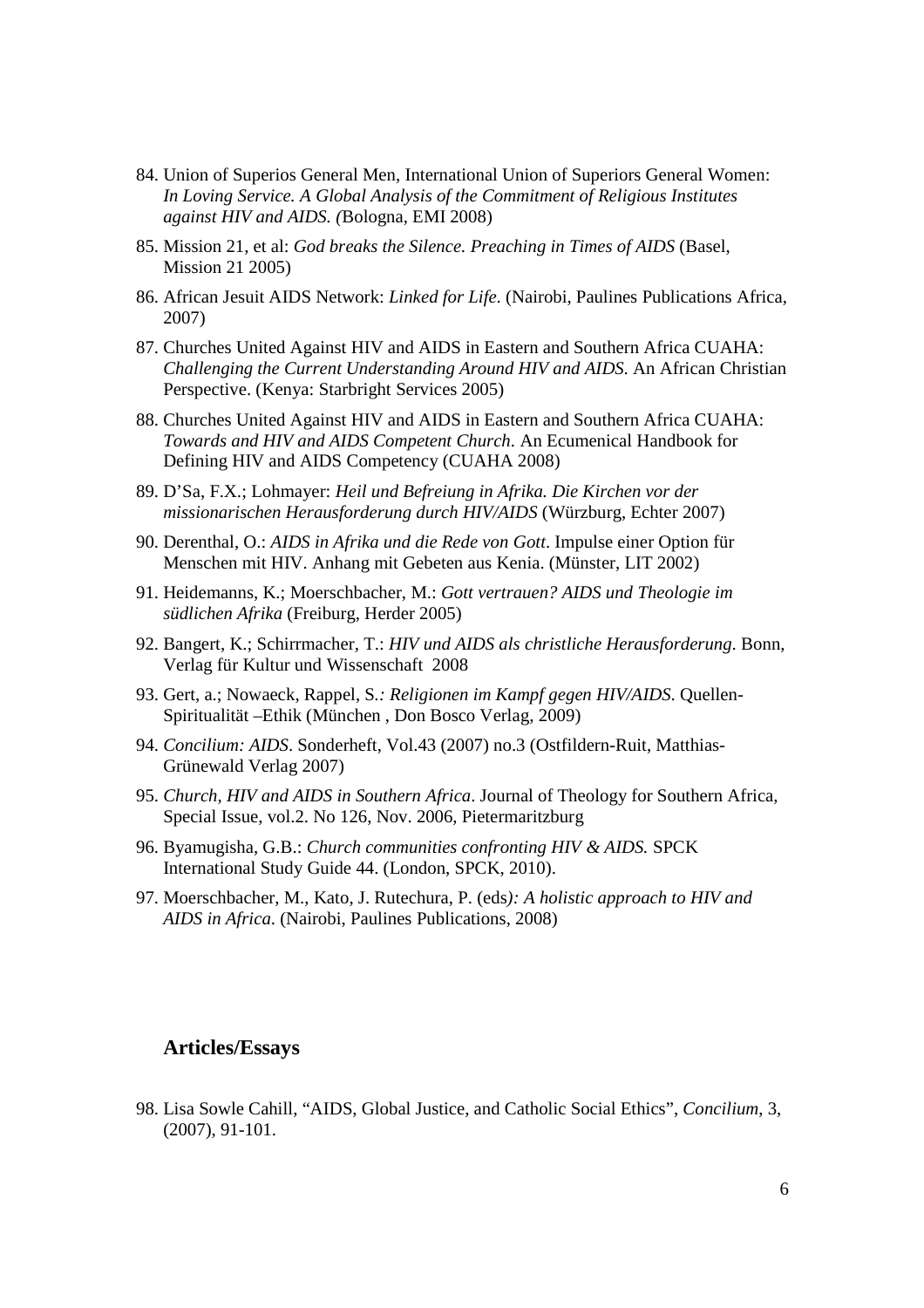- 99. Peter J. Cataldo, "Condoms and HIV Pevention: Thwarting the Procreative End", *Ethics & Medics*, 30, no.5 (May 2005).
- 100. Paul Chummar, "HIV/AIDS in Africa: An Urgent Task for an Inculturated Theological Ethics, Linda Hogan (ed.), *Applied Ethics in a World Church: The Padua Conference*, (New York: Orbis, 2008), 155 – 162.
- 101. Mark Cichocki, "The Role of Religion and Spirituality in HIV", http://aids.about.com/od/spirituality/a/religion.htm
- 102. Julie Clague, "HIV and Catholic Theology", Patrick Hannon (ed.), Moral Theology: A Reader, (Dublin: Veritas, 2006), 182 – 194.
- 103. Sian Cotton, "Changes in Religiousness and Spirituality Attributed to HIV/AIDS: Are there sex and race differences?", *Journal of General Internal Medicine*, 21 (December 2006).
- 104. David Crawford, "Conjugal Love, Condoms, and HIV/AIDS", *Communio: International Catholic Review*, 33, no.3 (Fall 2006), 505 – 12.
- 105. Michael Czerny, "Fighting HIV/AIDS: But are ARVs Enough?", *Challenge,* 8, no.4 (2006).
- 106. Anthony Fisher, "HIV and Condoms within Marriage", *Communio*, (Summer 2009), 329 – 359.
- 107. Kevin Flannery, "Preface: The Conjugal Act and the Use of Prophylactics", *The National Catholic Bioethical Quarterly*, 6, no.4 (2006).
- 108. Jon Fuller, James Keenan, "Condoms, Catholics and HIV/AIDS Prevention", *The Furrow*, vol.52, (September, 2001), 459.
- 109. Luke Gormally, "Marriage and the Prophlactic Use of Condoms", *The National Catholic Bioethical Quarterly*, 5, (2005), 735 – 49.
- 110. Edward Green, Allison Ruark, "AIDS and the Churches: Getting the Story Right", *First Things*, 182 (April 2008).
- 111. Edward Green et al., "A Framework of Sexual Partnerships: Risks and Implications for HIV Prevention in Africa", *Studies in Family Planning*, 40, no.1  $(2009)$ ,  $63 - 70$ .
- 112. Edward Green, "Uganda's HIV Prevention Success: The role of sexual behaviour change and the national response", *AIDS and Behaviour*, vol.10, no.4 (July 2006). Available at: http://www.springerlink.com/content/h00r4n6521805w27/fulltext.pdf
- 113. Germain Grisez, "Moral Questions on Condoms and Disease Prevention", *The National Catholic Bioethical Quarterly*, 8, no.3 (2008), 471 – 76.
- 114. Benedict Guevin, "A Debate on Condoms and AIDS", *The National Catholic Bioethical Quarterly*, 5, no.1 (2005).
- 115. Benedict Guevin, "The Use of Condoms to Prevent AIDS: A Response to Rhonheimer", *The National Catholic Bioethical Quarterly*, 5, no.2 (2005).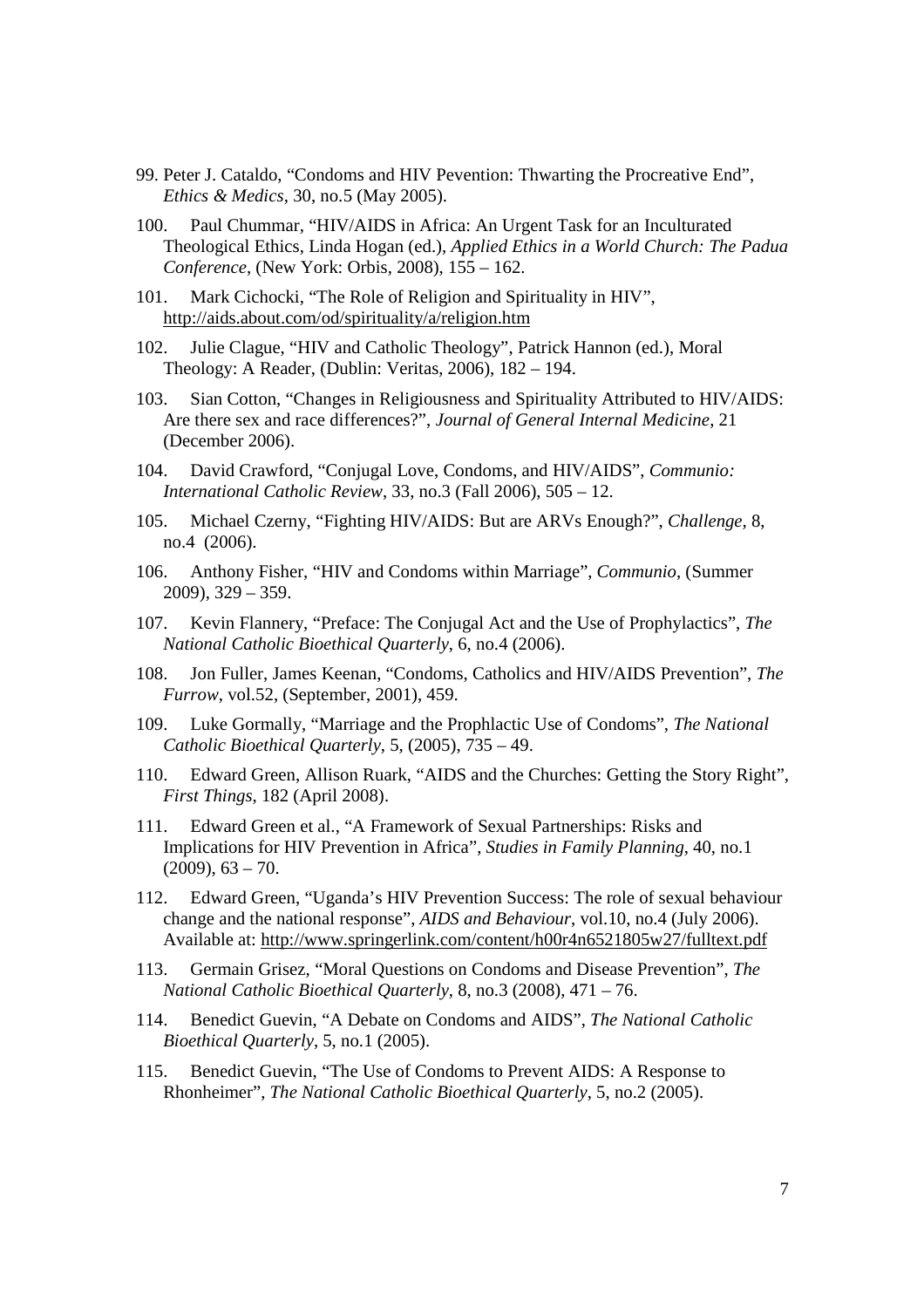- 116. Matthew Hanley, "AIDS and Technical Solutions", *Ethics & Medics*, 33, no.12 (Dec 2008).
- 117. Ka Mana Kangudie, "Les Religions face au VIH/SIDA en Afrique: Discours et Problèmes", *Congo-Afrique*, vol.47 (2007).
- 118. Emmanuel Katongole, "AIDS, Africa, and the 'Age of Miraculous Medicine': Naming the Silences", Linda Hogan (ed.), *Applied Ethics in a World Church: The Padua Conference*, (New York: Orbis, 2008), 137 -146.
- 119. James Keenan, "HIV/AIDS: The Expanding Ethical Challenge", Eugene Duffy, Patrick Hannon (eds.), *Beauty, Truth and Love: Essays in Honour of Enda McDonagh*, (Dublin: The Columba Press, 2009), 126 – 148.
- 120. James Keenan, "Four of the Tasks for Theological Ethics in a Time of HIV/AIDS", Concilium, 3 (2007), 64 – 74.
- 121. James Keenan, "When Condoms Aren't Contraceptives", *Beliefnet*, (2008), www.beliefnet.com/story/183/story\_18346.html
- 122. James Keenan, "Higher Education in a Time of HIV/AIDS", *National Jesuit News*, 36, 6 (June 2007), 3.
- 123. James Keenan "Developments in Bioethics from the Perspective of HIV/AIDS," *Cambridge Quarterly of HealthCare Ethics,* 14, 4 (2005), 416-423.
- 124. James Keenan, Jon Fuller, "Educating in a Time of HIV/AIDS: Learning from the Legacies of Human Rights, the Common Good, and the Works of Mercy," *Opening Up: Speaking Out in the Church*, Julian Filochowski and Peter Stanford (eds.), (London: Darton Longman & Todd, 2005), 95-113.
- 125. Bertrand Lebouché, Jean-François Malherbe, Christian Trepo, Raymond Lemieux, "Religion in the AIDS Crisis: Irrelevance, Adversary, or Ally? The Case of the Catholic Church", Linda Hogan (ed.), *Applied Ethics in a World Church: The Padua Conference*, (New York: Orbis, 2008), 170 – 179.
- 126. K. Litwinczuk, C. Groh, "The Relationship Between Spirituality, Purpose in Life, and Well-Being in HIV-Positive Persons", *Journal of the Association of Nurses in AIDS Care*, 18, no.3 (2007), 13-22.
- 127. Enda McDonagh, "Theology in a Time of AIDS", *Irish Theological Quarterly*, vol.60, no.2 (1994), p.81-99.
- 128. Enda McDonagh, "Stigmatisation: HIV-AIDS and Christian Morality", in McDonagh, *Vulnerable to the Holy in Faith, Morality and Art*, (Dublin: Columba Press, 2004).
- 129. Suzanne Mulligan, "A Strange Sort of Freedom: HIV/AIDS and Moral Agency", Bernard Hoose, Julie Clague, Gerard Mannion (eds.), *Moral Theology for the Twenty-First* Century, (London: T&T Clark, 2008), 145 – 154.
- 130. Suzanne Mulligan, "Moral Discourse in a Time of AIDS", Amelia Fleming (ed.), *Contemporary Irish Moral Discourse*, Dublin: The Columba Press, 2007), 117 – 126.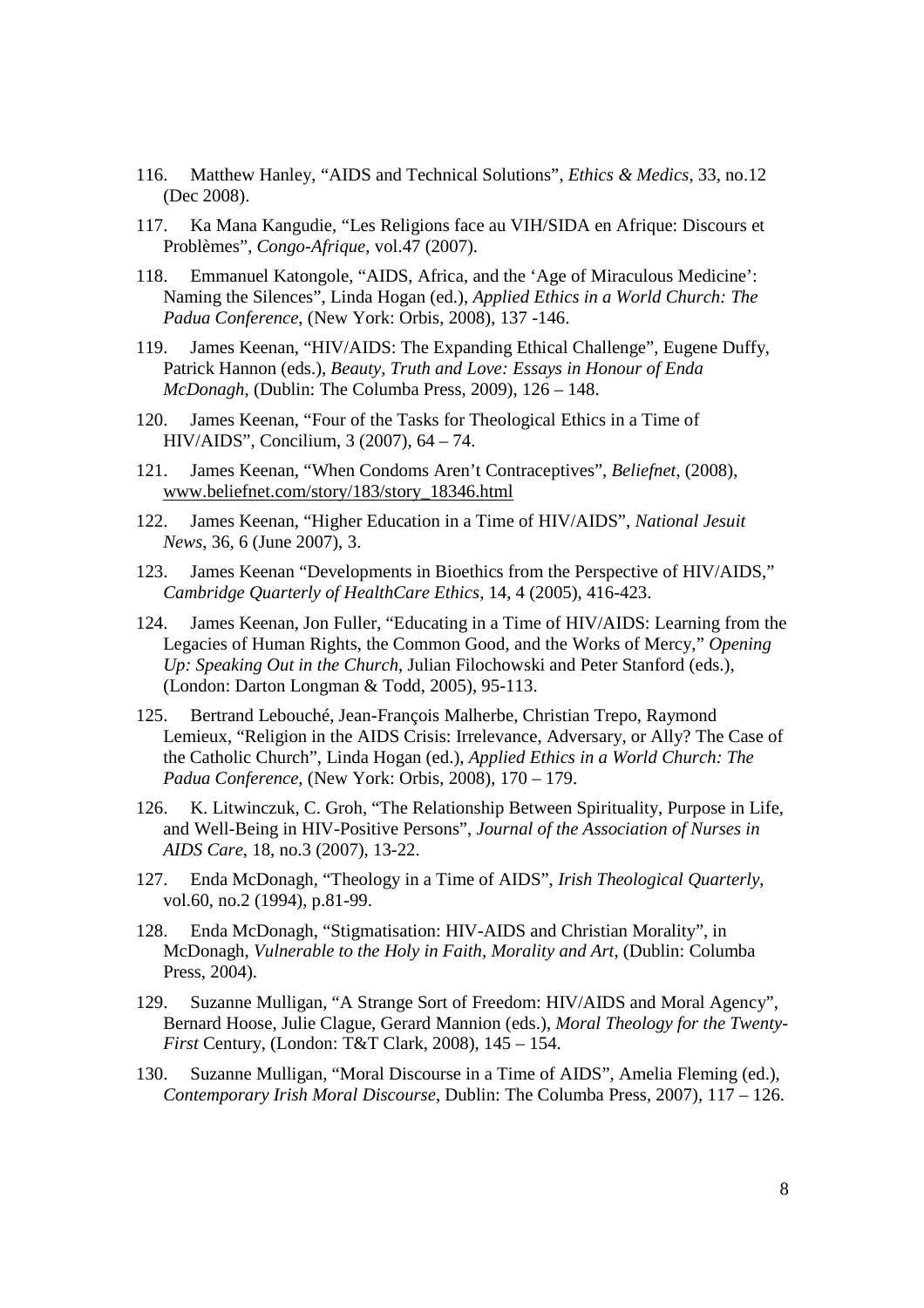- 131. Alison Munro, "In Conversation with the Catholic Church: A Response to AIDS", Report from Southern African Bishops' Conference AIDS Office, (2006).
- 132. Christopher Oleson, "Nature, 'Naturalism' and the Immorality of Contraception: A Critique of Fr Rhonheimer on Condom Use and Contraceptive Intent", *The National Catholic Bioethical Quarterly*, 6, no.4 (2006), 719 – 29.
- 133. Jill Olivier, "Where Does the Christian Stand? Considering a Public Discourse of Hope in the Context of HIV/AIDS in South Africa", *Journal of Theology in Southern Africa,* 126 (2006), 81-90.
- 134. Agbonkhianmeghe E. Orobator, "Ethics of HIV/AIDS Prevention: Paradigms of a New Discourse from an African Perspective", Linda Hogan (ed.), *Applied Ethics in a World Church: The Padua Conference*, (New York: Orbis, 2008), 147 – 154.
- 135. Gillian Paterson, "Who Sinned? AIDS-Related Stigma and the Church", Linda Hogan (ed.), *Applied Ethics in a World Church: The Padua Conference*, (New York: Orbis, 2008), 163 – 169.
- 136. Gillian Patterson, "Escaping the Gender Trap: Unravelling Patriarchy in a Time of AIDS", *Concilium*, 3 (2007), 102 – 111.
- 137. George Pell, "Responsible Behaviour Makes a Difference with AIDS", *L'Osservatore Romano*, 17, no.2092 (29 April 2009).
- 138. Isabel Apawo Phiri, "Life Affirming African Theological Reflection on HIV and AIDS", *Concilium*, 3 (2007), 41 – 47.
- 139. Malcolm Potts, "Reassessing HIV Prevention", *Science*, 320 (9 May 2008).
- 140. Regina Ammicht-Quinn, Hille Haker, "HIV/AIDS: A Commentary", *Concilium*, 43 no.3 (2007).
- 141. Martin Rhonheimer, "A Debate on Condoms and AIDS", *The National Catholic Bioethical Quarterly*, 5, no.1 (2005), 40-48.
- 142. Martin Rhonheimer, "The Contraceptive Choice, Condom Use, and Moral Arguments Based on Nature", *The National Catholic Bioethical Quarterly*, 7, no.2  $(2007), 273 - 91.$
- 143. Frank Sanders, "Is AIDS a Divine Punishment? Excessive Metaphysical Interpretations of a Biological Phenomenon", *Concilium*, 3 (2007), 51 – 63.
- 144. James Shelton, "Ten Myths and One Truth About Generalised HIV Epidemics", *The Lancet*, 370 (1 Dec 2007), 1909 – 11.
- 145. Janet E. Smith, "The Morality of Condom Use by HIV Infected Spouses", *The Thomist*, 70, no.1 (2006).
- 146. Douglas Sylva, "AIDS and the Ideological Barrier", *Ethics & Medics*, 33, no.12 (Dec 2008), 304.
- 147. Nalini Tarakeshwar, "A Relationship-Based Framework of Spirituality for People with HIV", *AIDS and Behaviour*, 10, no.1 (January 2006), 59-70.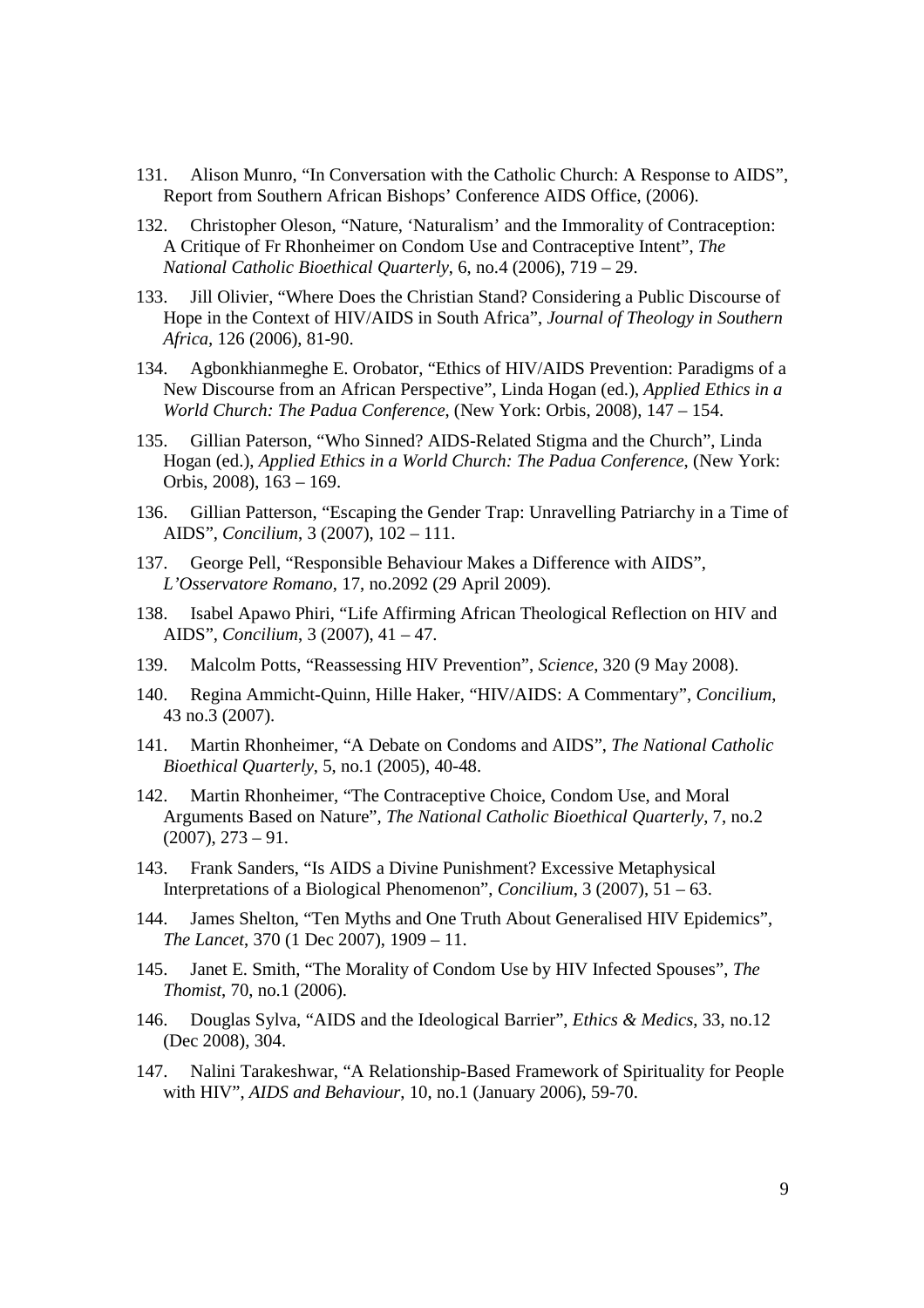- 148. Arnau VanWyngaard, "Towards a Theology of HIV/AIDS", *Reformed Ecumenical Council Focus*, 6, nos.1-2 (July 2006), 51-75.
- 149. Patrick Verspieren, "L'Eglise catholique face à l'épidémie de sida", *Ėtudes*, (February 2007).
- 150. World Council of Churches, "HIV Prevention Current Issues and New Technologies", *Contact*, 182 (August 2006), available at: http://www.wcccoe.org/wcc/news/con-182.pdf
- 151. Vitillo, R.: HIV in our houses. Guideline for Reflection. 2010
- 152. Statement from Interfaith Forum to the  $9<sup>th</sup>$  ICAAP Bali, 2009. "Working together to empower people"
- 153. Trinitapoli, J.: Religious teaching and influences on the ABCs of HIV prevention in Malawi. Social Science & Medicine, vol.69 (2009) 199-209
- 154. Munro, A.: Transitioning to a local partner. The SABC Experience of a PEPFAR Programm in South Africa, 2009
- **155.** Benton, K.W.: Saints and Sinners. Training Papua New Guinean (PNG) Christian Clergy to Respond to HIV and AIDS using a model of care. J Relig Health, vol. 47 (2008): 314-325
- 156. Kelly, A.: The body of Christ has AIDS: The Catholic Church responding faithfully to HIV and AIDS in Papua New Guinea. J Relig Health, vol. 48 (2009): 16- 28
- 157. Francis, S.A.; Liverpool, J.: A Review of Faith-based HIV Prevention Programs. J Relig Health, vol.48 (2009): 6-15
- 158. Amayun, M.; Epstein, A.: Engaging with The Global Fund To Fight AIDS, Tuberculosis and Malaria. A Primer for Faith-based Organizations. http://www.theglobalfund.org/documents/friends/TGF\_APrimerForFBO.pdf
- 159. Munro, A.: Catholic Social Teaching and our Response to AIDS. SACBC Office, Pretoria, 2008
- 160. Klagba, C.: Vers la lumiere. Les enjeux éthiques du VIH/SIDA. Repères pour la formation théologique. EHAIA, Geneve
- 161. Klagba, C. : Integrating HIV/AIDS into Ethics Curriculum. Suggested Modules. Pastoral Care & HIV/AIDS. EHAIA, Geneva 2005
- 162. Otolok-Tanga, E.; et al.: Examining the actions of faith-based organizations and their influence on HIV/AIDS-related stigma: A case study of Uganda. African Health Sciences, vol. 7 (2007): 55-60
- 163. Mundell, J.: HIV prevention in Africa: A complex interplay between religion, culture, tradition and science. Consultancy Africa Intelligence, HIV/AIDS in Africa Newsletter, April 2009
- 164. Foster, G.: Part of the Solution: Faith-based Responses to HIV and AIDS in Africa. Leadership and Partnerships, 2010, pp.381- 402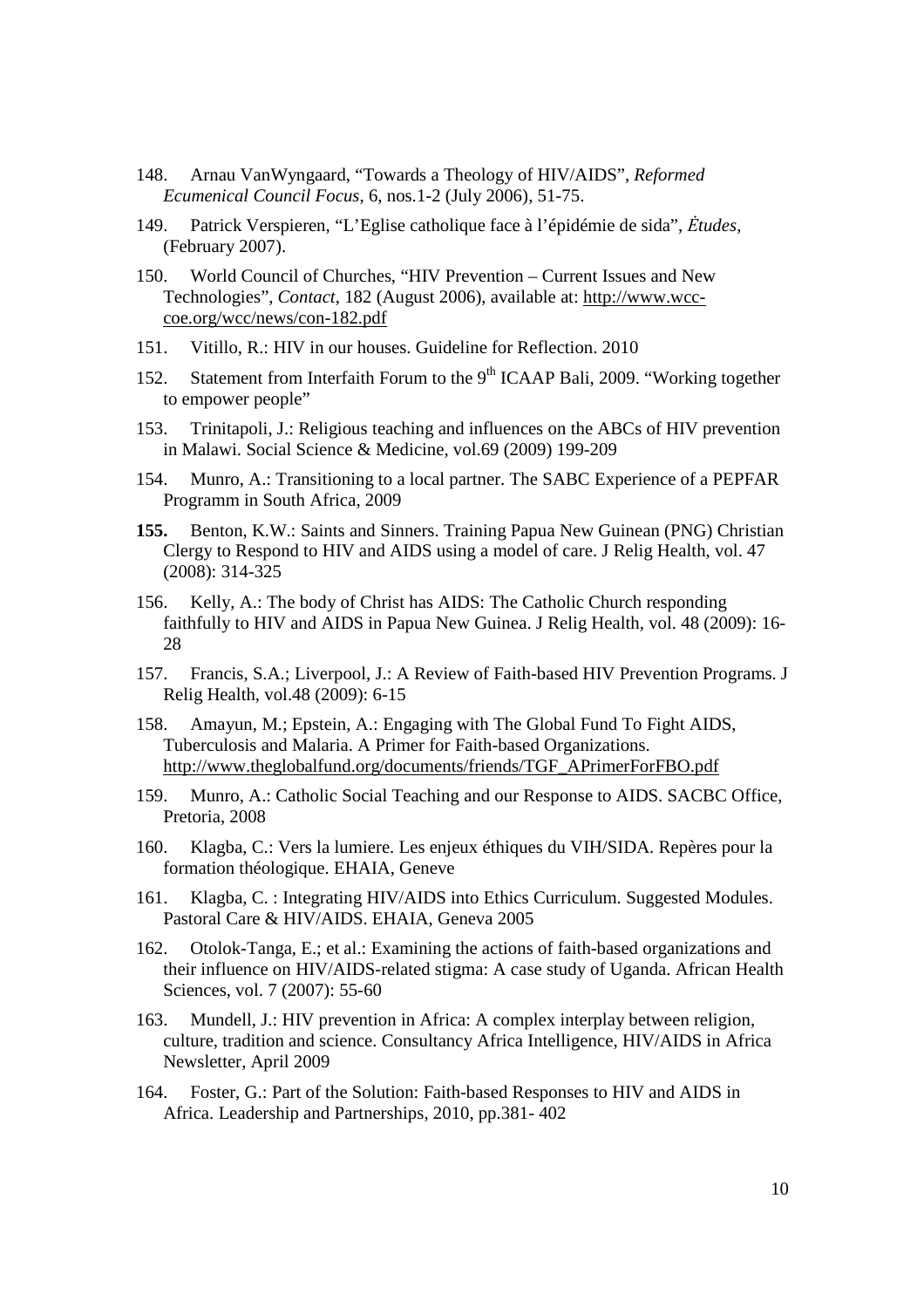- 165. Tlhagal, B.: The Spirituality of Caring. 2006
- 166. Czerny, M.F.: The Church against AIDS and for Shalom. 2008.
- 167. Czerny, M.F.: AIDS: Africa's greatest threat since the slave trade. 2006.
- 168. Martin, L.M.; HIV/AIDS: A Moral and Ethical Framework for Reflection and Action. 2001.
- 169. Clague, J.: Living Positively with Roman Catholic Teaching and Transmitting the Truth about HIVA/IDS. www.caford.org.uk
- 170. Krum, H.: Le SIDA: Réflexions du groupe de travail « éthique et théologie » de « l'alliance d'actions contre le SIDA », 2004
- 171. Kiefer, M. : Positionen innerhalb der katholischen Kirche zum Thema « Infektionssschutz im Kontext von HIV/AIDS » Missionsärztliches Dialog, 1998.
- 172. Mbotho, M.; Cilliers, M.; Akintola, O.: Sailing against the Tide? Sustaining sexual abstinence among Christian Youth in a University Setting in South Africa. J Relig Health, online 21 January 2011
- 173. Eriksson, E.; Lindmark, G.; Axemo, P., et al.: Faith, Premarital sex and Relationships: Are Church Messages in Accordance with the Perceived Realitis of the Youth? A Qualitative Study in KwaZulu-Natal South Africa. J Relig Health, online 13 April 2011
- 174. Martino Maulano: Experience of the Catholic Church with regard to the situation of multiple concurrent sexual partnership in HIV transmission: the historical evolution, the present practice and theology and future interventions. A presentation at the consultation of the Pan-African Catholic AIDS Network, April 2010

#### **Bishops' Conferences/Church Documents:**

- 175. Southern African Catholic Bishops Conference, *Pastoral Statement on AIDS*, (Pretoria: SACBC, January 1990).
- 176. Southern African Catholic Bishops' Conference, *A Message of Hope*, (Pretoria : SACBC, November, 2001).
- 177. Southern African Catholic Bishops' Conference, *Belated but Powerful: The Response of the Catholic Church to HIV/AIDS in five Southern African Countries*, presented at the XIV International AIDS Conference held in Barcelona, July 2002.
- 178. Catholic Bishops of Africa and Madagascar: *Speak out on HIV & AIDS.Our prayer is always full of hope*. A collection of Excerpts 1987-2005. (Nairobi, Paulines Publications Africa, 2006)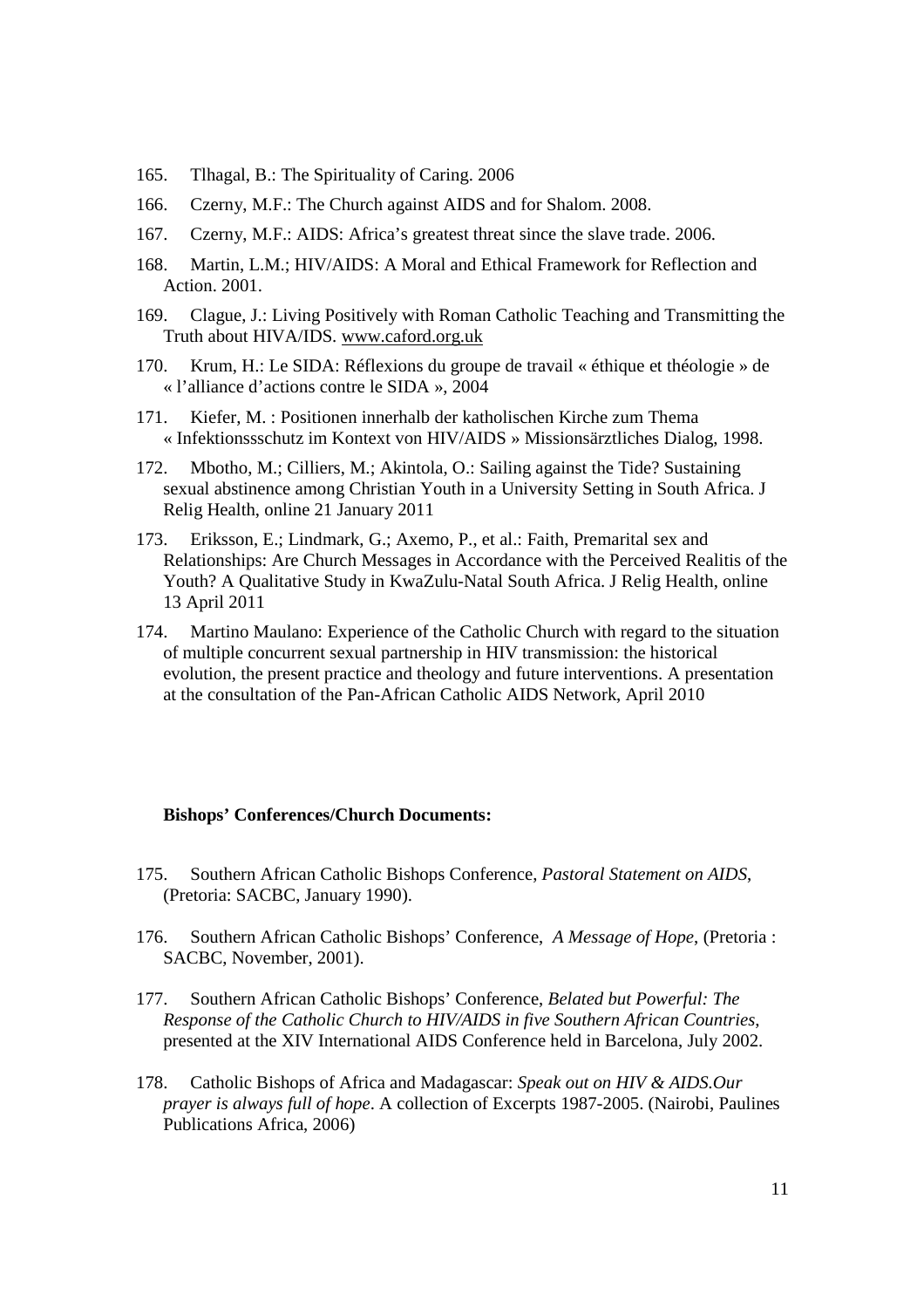- 179. Catholic Bishops' Conference of Nigeria (CBCN), "Building God's Kingdom of Justice and Peace", (March 2001).
- 180. Symposium of Episcopal Conferences of Africa and Madagascar (SECAM), *Theological and Pastoral Response to HIV/AIDS in Africa* (26 November – 1 December 2001).
- 181. Symposium of Episcopal Conferences of Africa and Madagascar (SECAM), "The Church in Africa in Face of HIV/AIDS Pandemic", (Dakar, 7 October, 2003).
- 182. Catholic Bishops of the Association of Member Episcopal Conferences of Eastern Africa (AMECEA), "You Will Be My Witness", (26 July, 2002).
- 183. Catholic Bishops of the Association of Member Episcopal Conferences of Eastern Africa (AMECEA), "Called to be a Good Samaritan", June 11, 2005).
- 184. Kenya Episcopal Conference, *This We Teach and Do*, (vol.1 Policy), (Nairobi, Kenya: Pauline Publications Africa, 2006).
- 185. Ethiopian Catholic Bishops, "Love is our Main Tool of Overcoming HIV/AIDS", (Addis Ababa, Ethiopia, 2006).
- 186. Indian Catholic Bishops Pastoral Letter, *The Challenge to be His Light Today: A Message for the World AIDS Day*, (1 December, 2003).
- 187. Catholic Bishops' Conference of the Philippines, *In the Compassion of Jesus: A Pastoral Letter on AIDS*, (23 January, 1993).
- 188. United States Catholic Bishops' Conference, *The Many Faces of AIDS*, (1987).
- 189. United States Catholic Bishops' Conference, *Called to Compassion*, (1989).
- 190. Social Commission of the French Bishops, *SIDA: La société en question*, (Bayard Éditions/Centurion, 1996).
- 191. Alfonso Cardinal López Trujillo, President, Pontifical Council for the Family, "Family Values Versus Safe Sex", December 1, 2003.
- 192. Cardinal Javier Lozano Barragán, President of the Pontifical Council for Health Pastoral Care, "Message for the World Day Against AIDS", 1 December, 2005).
- 193. Pontifical Council on Health Care, "The Pastoral Care of Infectious Diseases from the Political-Social Point of View", (Vatican City, November 24, 2006).